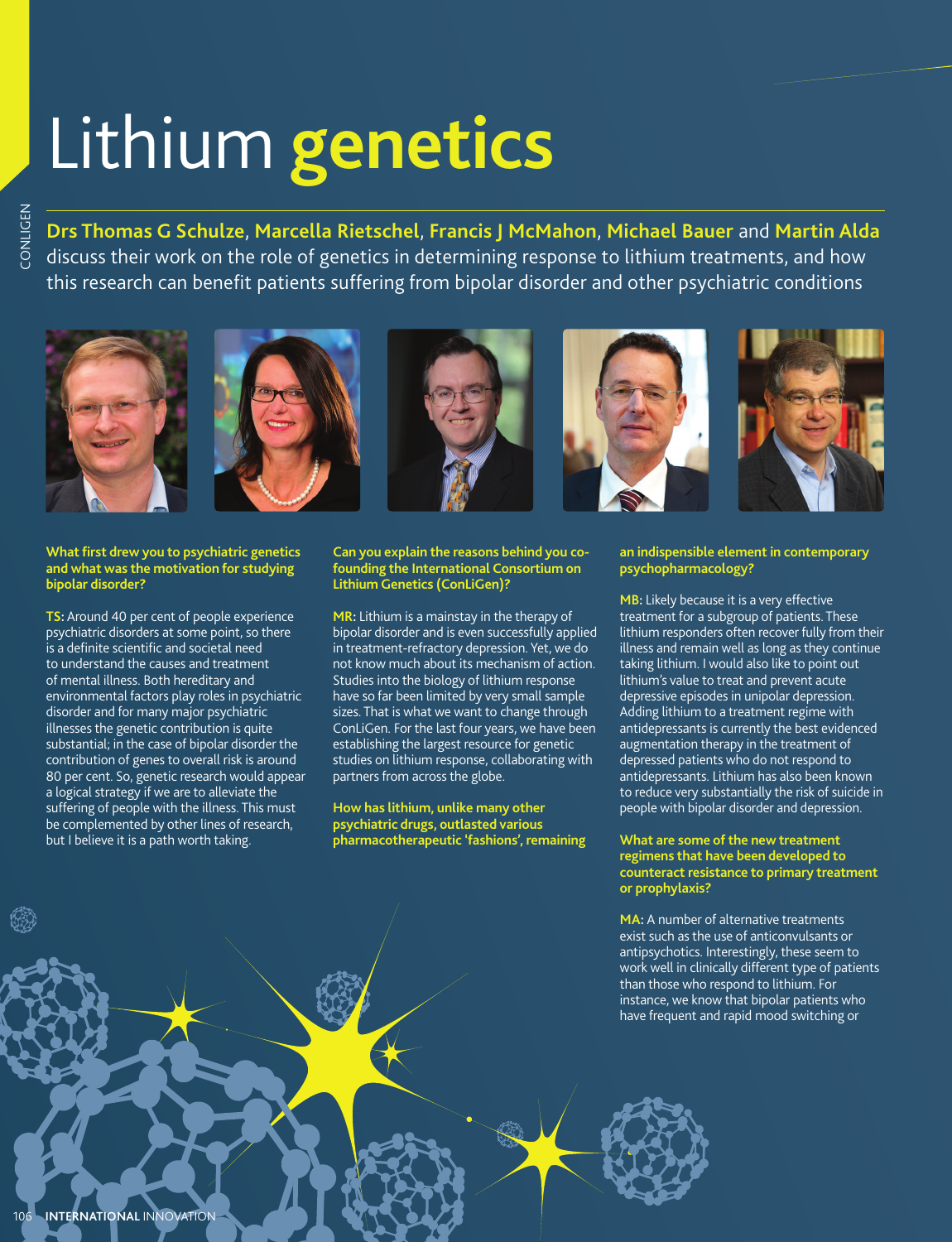comorbid anxiety do better on anticonvulsants such as lamotrigine or valproate. Similarly, second-generation antipsychotics can be effective for certain patients, but clinical predictors of response have yet to be reliably established. Finally, patient education and certain types of psychotherapy are useful additions to medication treatment.

#### **To what extent must treatment options be tailored to the needs of the individual to be successful?**

**FM:** Whilst mental disorders are a leading cause of healthy life lost to illness in the developed world, they are also of increasing importance in developing countries. No available treatments act as cures, and treatments which effectively

manage symptoms are hard to obtain for many patients. This is where personalised medicine can step in, helping to identify groups of patients who may benefit from a specific medication or combinations of treatments. Personalised medicine may also help restore to use effective medications that have been shunned in clinical practice out of concern for severe side-effects that occur in a few patients, by identifying those at risk.

**And finally, how do you hope your research to advance over the next decade, and what do you expect the impact will be on the long-term outcomes of psychosis?**

**TS:** Firstly, through our current genomewide association study, we hope to learn more about the pharmacogenetics of lithium response in bipolar disorder. Beyond this, we are continuously extending our database to include information on clinical symptoms or adverse events. This will help show which patients are more likely to develop severe side-effects and thus will tremendously help guide treatment strategies. Ultimately, we may consider using the ConLiGen framework to reach beyond bipolar disorder and include studies on major depression or even neurodegenerative disorders, for which lithium is currently being explored as a treatment option. ConLiGen has already been a success, thanks to the amazing collaborative spirit, and we would like to carry that spirit forward.

CONLIGEN

# An improved **response to treatment**

A new initiative is providing a solution to challenges facing lithium parmacogenetics, suggesting that lithium response differs according to genetic variations; knowledge that could aid in tailoring treatments for individual patients

**THE MODERN PSYCHIATRIC** diagnosis of bipolar disorder refers not to a single illness, but to an entire spectrum of conditions. These were first elucidated in the 19th Century by French physicians Jules Baillarger and Jean-Pierre Falret. Falret later became the first to identify the genetic underpinning of the illness with his observation of the elevated frequency of the disorder within sufferers' families. It is this role that genetics plays in both causing the condition and in the comparative effectiveness of different treatments, particularly lithium, which provided the inspiration for Drs Thomas G Schulze and Francis J McMahon to co-found the International Consortium of Lithium Genetics (ConLiGen).

Lithium – something of a workhorse in the battle against bipolar disorder – has been used to treat various ailments since its discovery over 200 years ago. Despite this awareness of its medicinal properties, it was much later in 1949 that Australian psychiatrist John Cade inadvertently discovered the powerful effect of lithium in tranquilising guinea pigs. Exploring the psychoactive effects of the ion further, Cade was later able to successfully treat patients' mania by applying lithium salts, making the metal the first effective medication to treat a mental illness. More than 60 years on from this breakthrough, modern research only serves to further substantiate lithium's position at the front-line in the treatment of bipolar disorder, as the drug continues to prove itself as an effective mood stabiliser. Research led by one of ConLiGen's members, Professor Michael Bauer, has served to establish lithium as not only an excellent treatment for bipolar disorder, but as a useful tool in the acute treatment of depression, where when used in conjunction with antidepressants lithium has helped to stabilise sufferers of unipolar depression and prevent dangerous relapses.

# **FRAGMENTARY UNDERSTANDING**

Despite the successes that have been achieved through the application of lithium treatment, the drug remains an ineffective course of action for a large proportion of bipolar sufferers. Not all patients are so-called 'lithium responders' and it has become a task of great importance to be able to establish whether or not a given patient will benefit from lithium treatment. Unfortunately, the fragmentary state of our current understanding of both the pathophysiology of bipolar disorder and the mechanism of action of lithium means that current medical knowledge is unable to provide answers to these questions. The challenge of developing an accurate comprehension of bipolar disorder roots principally from its heterogeneity, which is the variation in the illnesses encompassed by the diagnosis, and the intrinsic complexity of the human brain and nervous system.

Attempts to gain insight into the significant role of genetics in bipolar disorder have also been frustrated. The community has come to realise that the illness is highly polygenic, with hundreds or even thousands of genes playing a role in giving